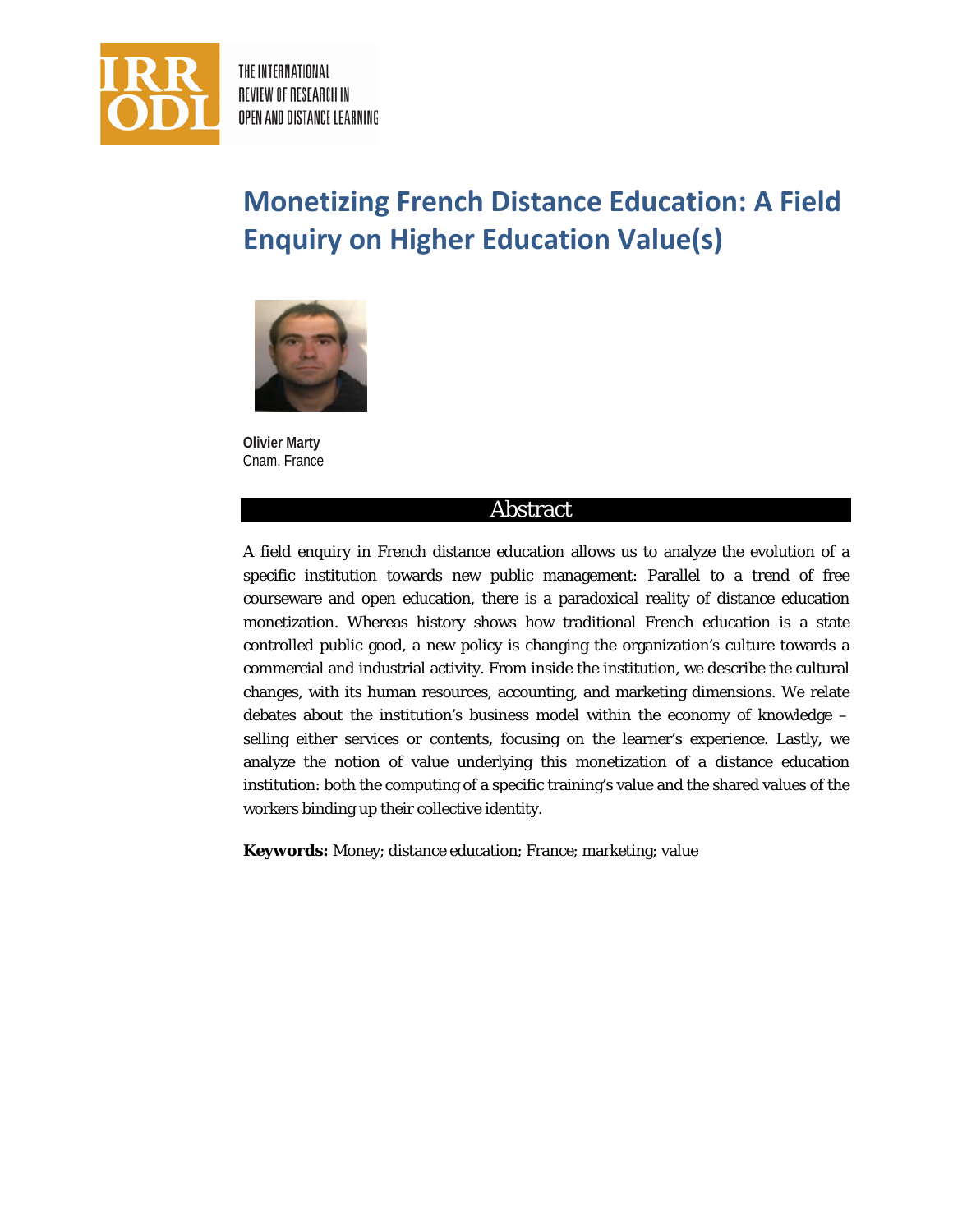#### Introduction: From Participatory Observation to Education Sciences Analysis

## Collection of Data

Since 2011 I have been conducting a participatory observation within a French national distance education institution, occupying training engineering and management functions within the organization. My main focus of analysis is education management, since it is the research axis of the education sciences laboratory I belong to (Cnam, CRF, Axis 4).

Attending to the organization's daily life, with a declared research goal, I have collected empirical raw material, archived online[1.](#page-1-0) I want now to take some distance to rethink my ethnographical data in order to place it within the long run evolution of French national distance education.

During this ethnographic study, which could become an exploratory work for a larger quantitative enquiry, I have observed a deep change in the organization's culture: recruiting private sector executives to replace civil servants and precisely accounting for every single resource and investment in order to be profitable on the e-learning market. I want to describe and analyze precisely this monetization of a public institution, conducted in an atmosphere of possible privatization. I will try to show that this mutation is deeply changing education's value: both the estimated value of a particular training course (how much is it worth on the market?) and the workers' values within the institution (what do they value in their educational work?).

#### Review of Literature

My article is framed by fundamental research on distance education (Moore, 2012) as well as by French distance education history. I will, for example, discuss the dilemma between selling either method or pedagogy, which has a correspondence with Moore's transactional model: Pedagogy is related to communication whereas method is in relation to course structure. Moore, in his recently reedited handbook, collaborates with Otto Peters, who is fundamental to understanding the process of industrialization of education and mega universities. These works had a French reception by Jacques Perriault – former researcher within the institution studied – and nowadays Pierre Moeglin and the scientific review *Distances and Mediations of Knowledge.*

<span id="page-1-0"></span>At the Conservatory, where I conduct my research, I am indebted to Jean-Marie Barbier's (2009) work on education activities. I use social sciences methods as taught at École Normale Supérieure where I have been trained by Florence Weber (2008), influenced by the North American author Erwin Goffman. Methods of specialized

<sup>1</sup> [http://educations.voila.net](http://educations.voila.net/)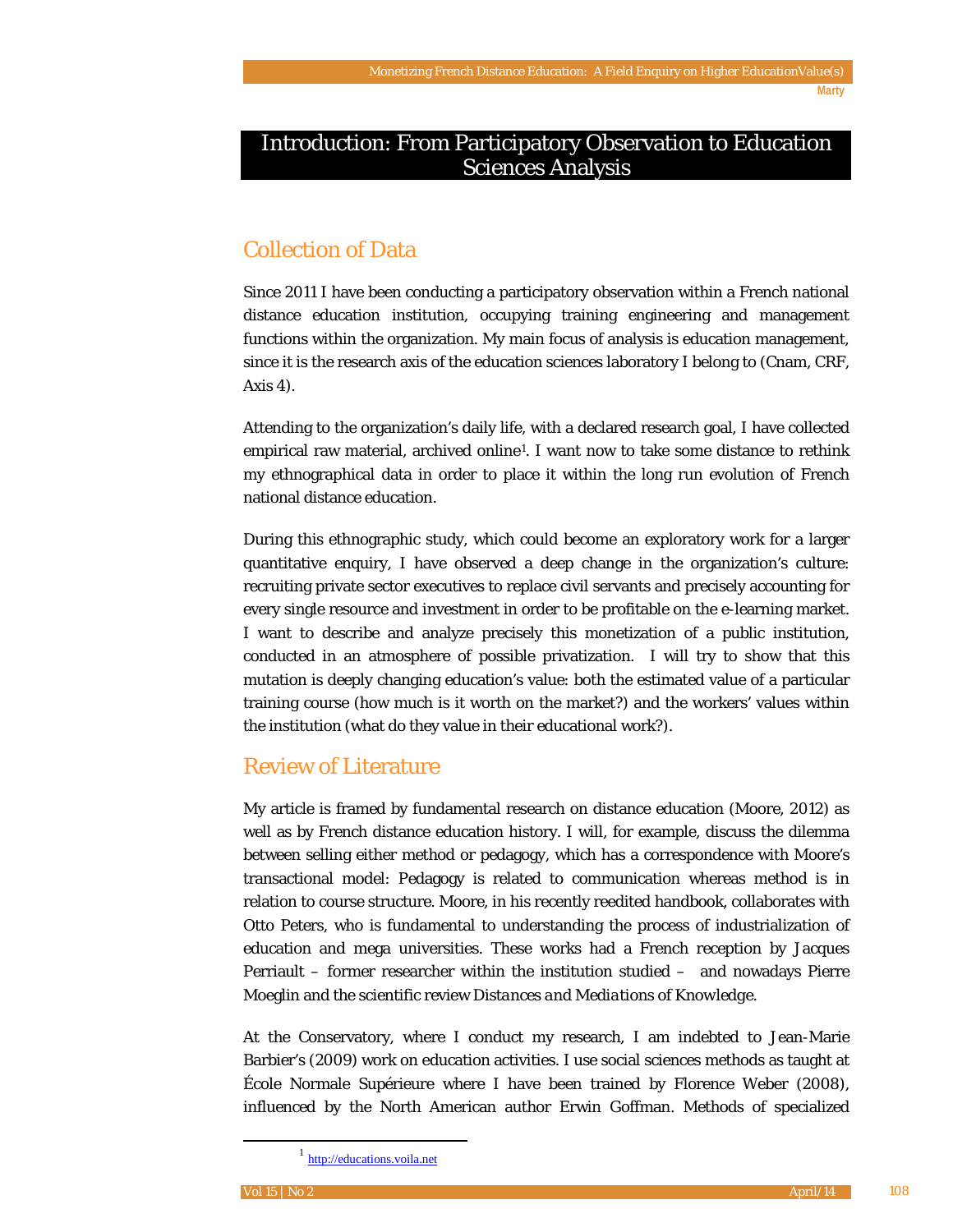ethnography within higher education organizations are detailed by Mercer (2007) and Trowler (2012).

The history of the French education system is a field of research covered by Prost (2007) and Lescure (2010) for the part concerning adult education. The international question of commodification of education has been analyzed and criticized by Shumar (1997, 2008).

Finally, the measure of value within an organization has been discussed by Vatin (2008), with an influence from John Dewey (1997). The question of the values of a community, personified by leaders, is the central question of my PhD, defended at the University of Western Paris in 2011 (author's online publication).

## Distance Education History within the French State System of Education

## Education as a Public Good, Provided by the French Central **State**

Since the 18th century, French education has been state controlled: First engineering schools like Ecole des Ponts et Chaussées (1747) or Ecoles des Mines (1783) were created by government in order to provide trained workers for key functions of the administration, such as construction of bridges, roads, and organization of mines. Therefore, medieval universities (La Sorbonne university, Toulouse University, etc.), still partly supervised by Catholic Church powers, were in competition with these public state schools. A new system of production of the elites was created, reinforced by the French Revolution (1789-1799) and Napoleonian Imperial University.

Since then, higher education has been organized by the French state, giving the right to universities and public schools to deliver diplomas. In France, higher education has been and still is a state concern. In 1838 was created the Ministère de l'instruction publique, rebaptised in 1932 Ministère de l'éducation nationale and currently named the Ministère de l'enseignement supérieur et de la recherche, dedicated to higher education.

Private organizations entered this field of higher education in the 19<sup>th</sup> century: École supérieure de commerce de Paris, the first private business school, was created in 1819 and other provincial initiatives followed. Today these schools are under state control since their diplomas are evaluated by the Ministry of higher education and research.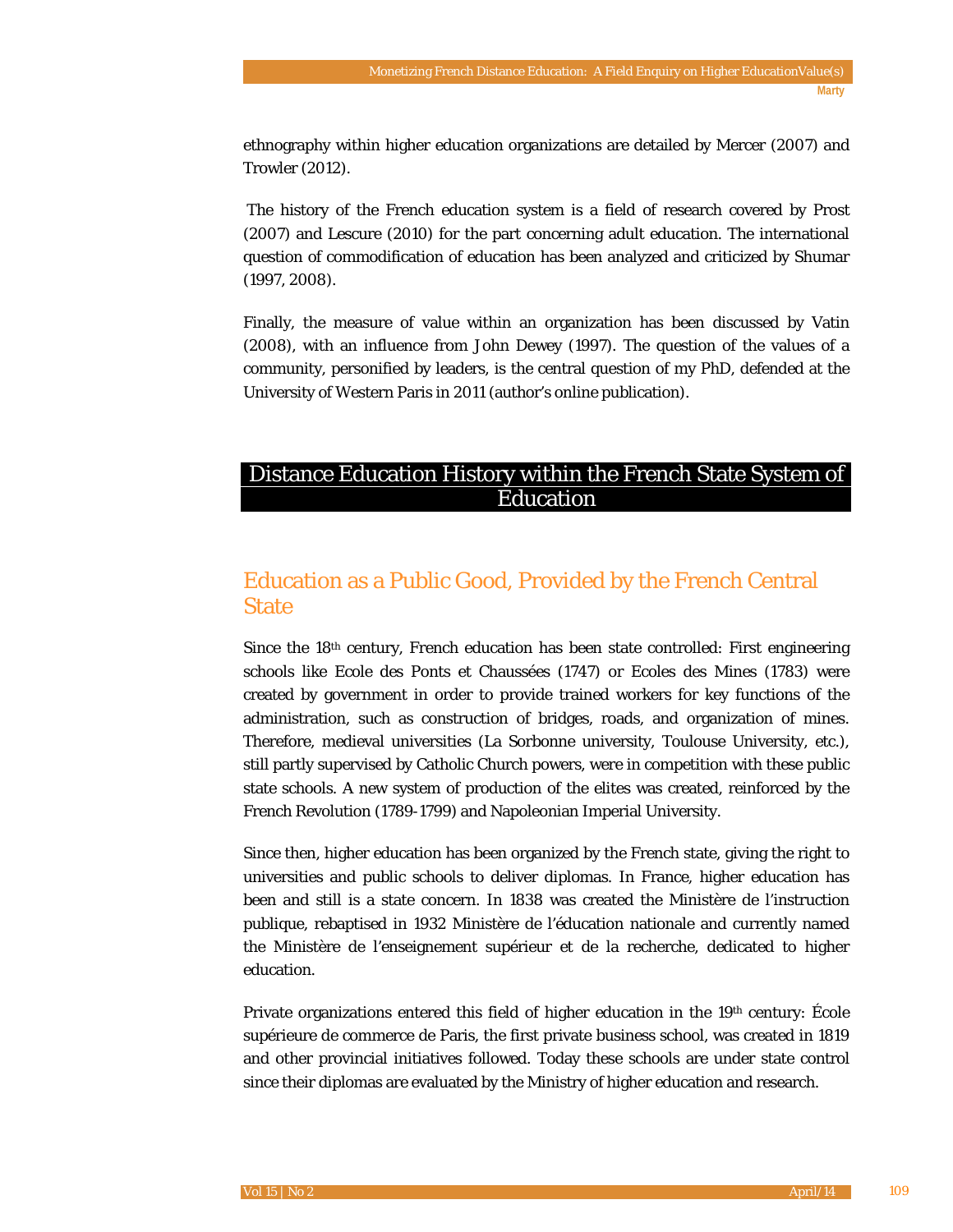As a result of this 250 year history, education has been considered a public good of general interest, provided by state institutions and controlled by the French government. Money is not the main value: Knowledge is the central item and it relies on meritocracy, that is to say *the best position given to the best learner*. State grants are provided to students coming from low income families and access to training is free. The main selection is not money-based but made through competition: The difficulty of a "Grande École's "concours d'entrée" is what makes it and its students valuable.

An ideology of equity between all French young students is well spread in the education system: The most prestigious curricula are based on mathematics, where performances are said to be less sensitive to family background than for French language subjects. Politically, most teachers are on the left wing and French sociologists (like Bourdieu, 1990) are known for their criticism of the system's imperfection (i.e., elites' social reproduction).

However, with the development of lifelong learning (a European policy), adult training and the influence of the Anglo-American model of private education in Europe, France may have to change this state tradition. Indeed, many student exchanges (like the Erasmus program in Europe) confront the public service with private curricula from other countries. Research activity necessitates fund raising and this is part of a process of privatization of science (Feyerabend, 2010) and education. In France, a 1971 law for permanent education fostered company training of workers. A new market for adult training was born, where universities, schools, and specialized organisms (independent or "université d'entreprise") are now competing. This competition soared with a technological evolution during the 2000s due to the Internet and e-learning development.

This is the educational environment of distance education, state public service created in 1939 to provide instruction to French young learners in parts of France occupied by Germans at the beginning of World War 2. I will try to show that, since its creation, this public service has been a rather innovative institution and how it is now anticipating a possible shift towards a privatization of education.

## Distance Education: From a Public Service to a Profitable **Institution**

In France distance education is represented by a public institution created in 1939, by the occupied State of France. It has grown after the war into a public service, reaching the status of an academy (education administrative subdivision of the French territory) in 1986. First positioned in Paris, it moved to Futuroscope (central region) in the 1990's and counts eight sites all over French territory. It is a public administration under the control of both the Ministère de l'éducation nationale and the Ministère de l'enseignement supérieur et de la recherche. It provides learners with a complete curriculum, from primary school to master degrees.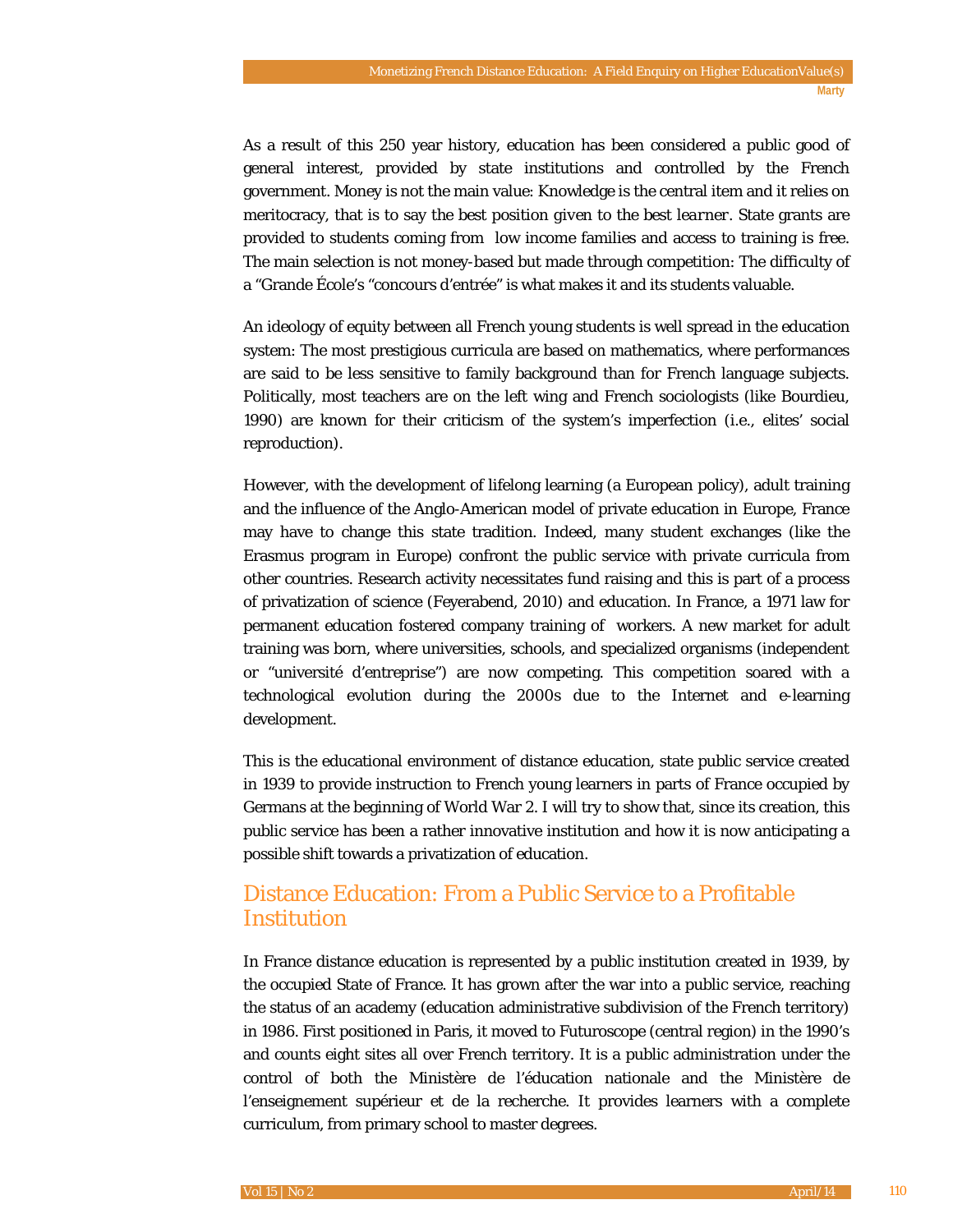All along its development, the institution has grown into an industrial producer of knowledge, sending lectures and education material to hundreds of thousands of learners (200,000 in 2011). This industrialization, characteristic of a massive education institution, was associated with the experimentation of all new pedagogy technologies: Lectures sent by post were soon accompanied by telephone contact, television, Minitel and finally the Internet with web sites, email, forum, chat, virtual classes, and so on. The institution was a tool to experiment with the massive use in French education of new technologies.

However, whereas primary and secondary education (which is compulsory in France, until the age of 16) are considered as a public service, with a legitimacy to be state funded and free for all citizens, higher education is reconsidering its position. Indeed, the French ministry for higher education and research asks the institution to be selfsufficient as to what concerns higher education and adult learning.

Therefore, the institution has to rethink its business model: The value of each training course has to be reconsidered to measure whether it is profitable or not. Every training course is now competing in a distance learning market where there are many universities and schools, as well as private companies, investing in e-learning tools like learning management systems. It is in this context that we conducted our ethnographical study: The organization is under pressure and has to reinvent its business model. I will now describe this evolution from inside, with the change of habits, traditions, and new values imposed on workers.

## Institution's Transformation: Towards an Industrial Culture

#### Changing Human Resources

Traditionally, the distance learning institution's higher education service recruits state teachers in order to manage its training courses and programs. They come from high schools or universities and are recruited for a job that is slightly different from what they are used to: They focus on the administrative part and don't have to teach any longer. The job is about recruiting and making contracts for authors and tutors, conceiving new curricula and elaborating partnership with publishers or universities. It is both an activity of management and training engineering. The workers we studied have to harmonize different departments: a production department in charge of printing and sending lectures, or preparing learning websites; an administration department in charge of admission, collecting and having tests corrected, sending the final training certification (signed by the manager/engineer).

However the mode of recruitment changed when we conducted our participatory observation: With the rise of new public management (NPM), a new direction was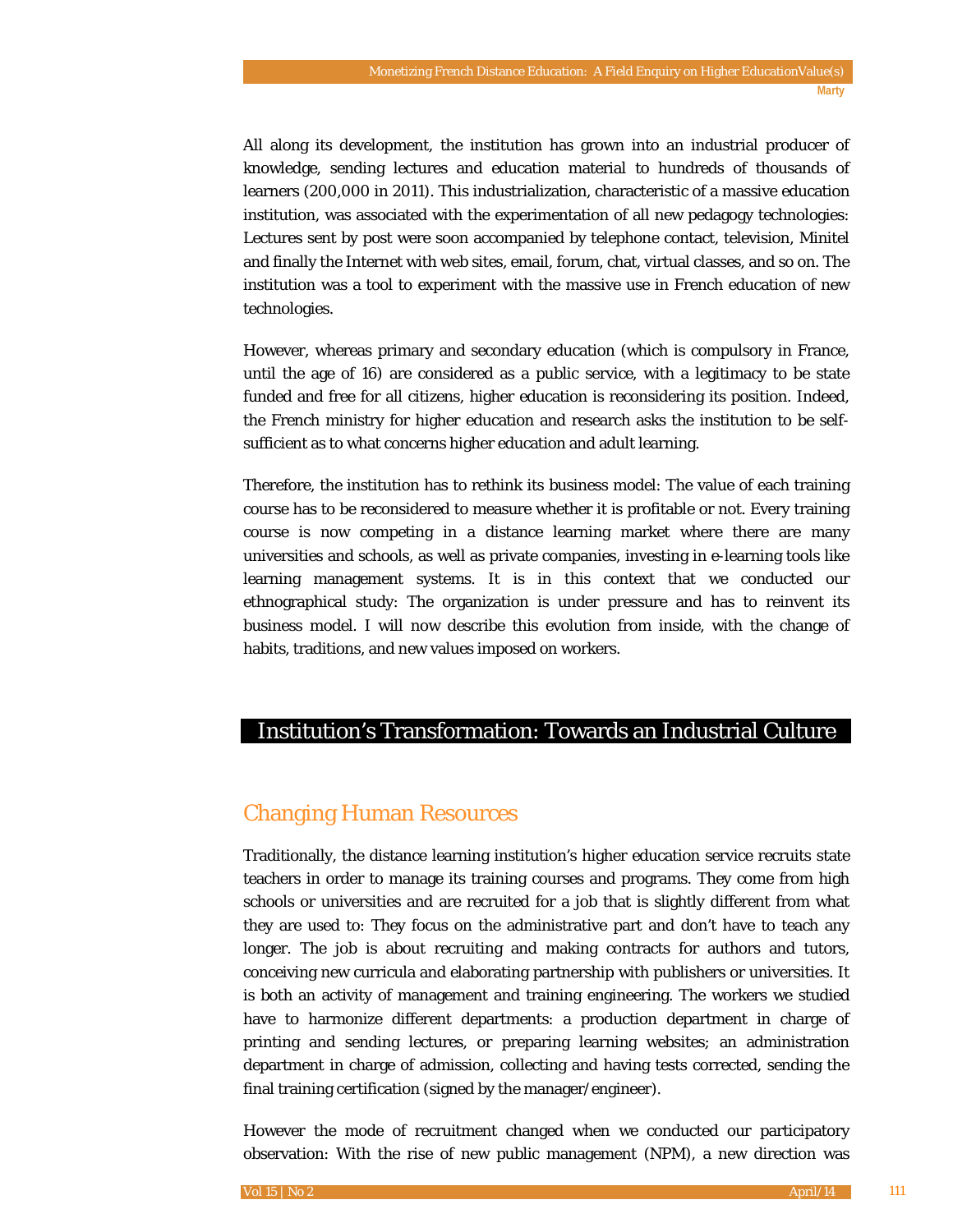established to give priority to workers coming from the private sector (having worked with a publisher, an adult training company, etc.) or trained in private business schools. Being a "pedagogue" with strong in-classroom experience was no longer the main criteria to be selected. Civil-servants are nowadays in competition with private workers and everyday life has changed.

At a higher level, I had informal interviews with directors who were recruited in order to determine and conduct the organization's strategy. Their very title says a lot about the new public management they represent: They are called "business unit directors", and their services are defined by the market segment they target. Most of them are outsiders, having professional experience in private organizations not necessarily linked with education. They represent the new generation, wearing suits and ties, talking about clients and money.

## Changing Workers' Habits

I first observed confusion in the vocabulary used to designate the audience targeted by the institution. Whereas former employees use the word "usager" (which is the French word for any user of a public service), the new generation more often talks about "clients". The ideology of public service and common good is therefore replaced by the notion of private interest and the transaction of money opening rights to the consumer. However a compromise is found around the notion of "learner" ("apprenant"), designating neither a student nor a pupil but an adult engaged in specific training. This term refers to the institution's sector of activity and not its mode of operating (public/private activity).

Another difference appears in the way people are dressed: Whereas the old generation of teachers have a casual style, the newcomers more easily come to work with a formal costume and a tie. The notion of time tends to be stricter: Employees' schedules are controlled by a time-machine (they have to badge in and out of the institution) in order to measure how much time they spend within this industry of knowledge.

And here comes the most important change: This focus on work measure is stressed by the top management. A few management controllers were hired in order to set up a tool to measure the activity. After having audited all sites and departments, they built up an Excel spreadsheet computing all the costs of specific training. Whereas the most experienced employees had the habit of creating new training courses without knowing in detail how much it would cost or whether it would be profitable, they now have to estimate precisely the amount of money they invest and the expected return on investment.

The employees have to fill in many costs within the Excel document: how many days spent conceiving and then coordinating the pedagogical device; how many pages of lectures brought to authors; how many pages to design and to publish a website by the production department; how much time spent animating the forum and website; how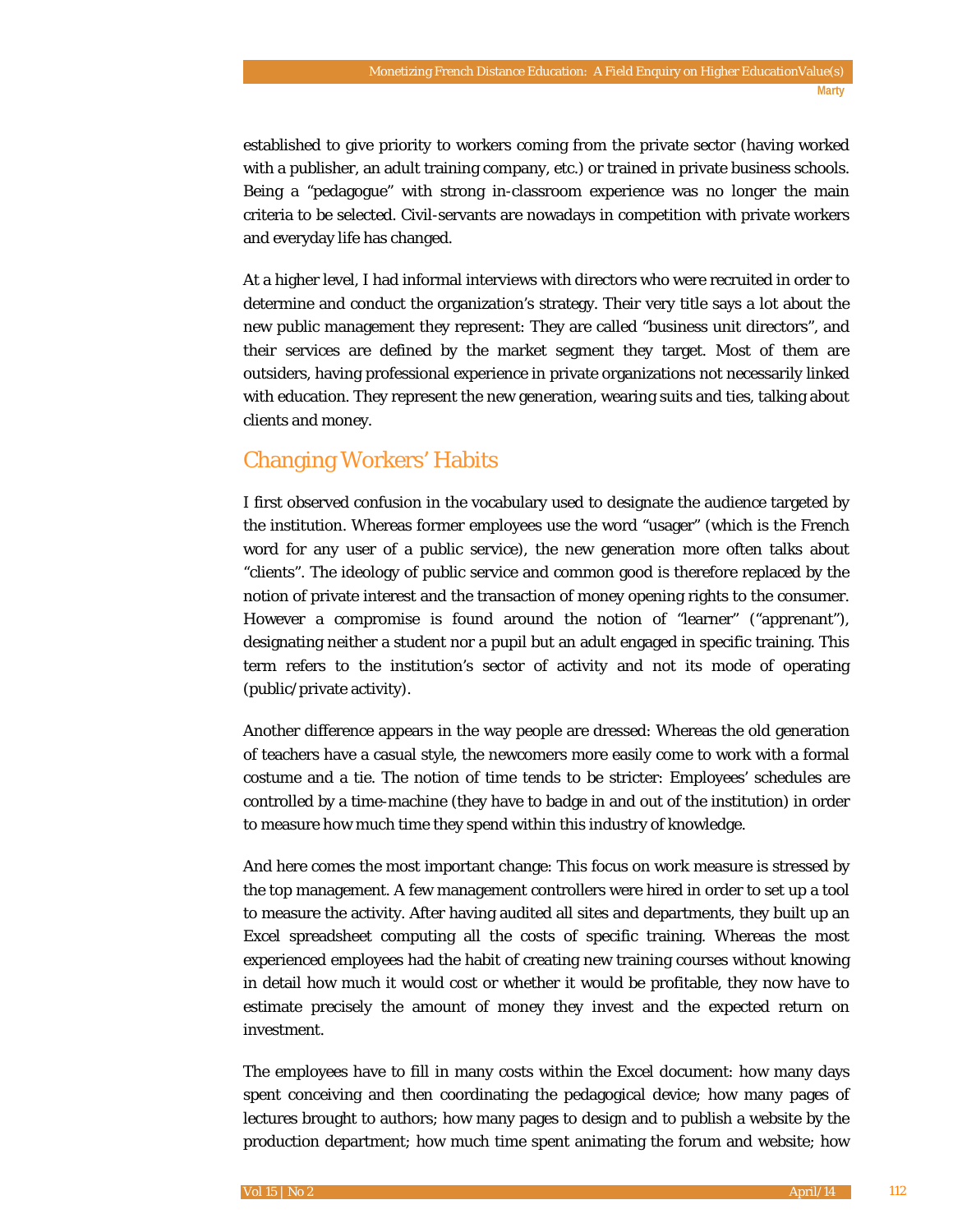many hand-ins to be corrected by the tutors; how many days of presence in a classroom for hybrid training combining distance and presence. All these costs are summed up and compared to the prevision of learners and the estimated price of the training (fixed by a specific worker in charge of analyzing all of the institution's prices). Then the Excel tool gives a financial analysis, with margin, benefits, and cash flows. Thus, all workers are fostered to discover this accounting dimension and see reality through this economic focus.

This is a major cultural change since none of them had this habit of accounting – and a few among the eldest had difficulties with the Excel computer tool. This reform led to a great deal of trouble among the workers (at least the ones of the older generation, judging the tool as impossible to handle given the complexity of their training projects). It took a few months to accept the use of this tool and it is still not well considered by all.

Another tool recently implemented by top management is a validation of all new projects through a process entitled "product's life cycle". Like in the industrial sector, all the training courses are considered as products, which are born, developed, and finally suppressed whenever they are no longer profitable enough. Training engineers therefore have to fill in this document, including many business considerations they had no habit of: market, commercial target (quantitative data and qualitative comments about this target), general description of the pedagogical dimension of the product (is it innovative? what are the services included?), planning of implementation, income hypothesis, and so on. Here again this marketing process, illustrating new public management, had a cold reception by former teachers. They saw an invasion of economics into their craft of pedagogy.

The cultural change just described is summed up by a current controversy within the institution. It is indeed an administrative public institution but rumors say that it may be turned into an industrial and commercial public institution. This change of legal status would be a turning point indicating a clear change in the organization's culture: Private sector habits and monetization would be the official nature of the institution. Unions and old employees are criticizing this possible change of status, arguing it would betray the spirit of French public education.

After this glimpse of everyday life micro evolution, let's consider how the institution is rethinking its business model. If it is now widely admitted that training involves money, there is not yet a consensus on what is to be sold.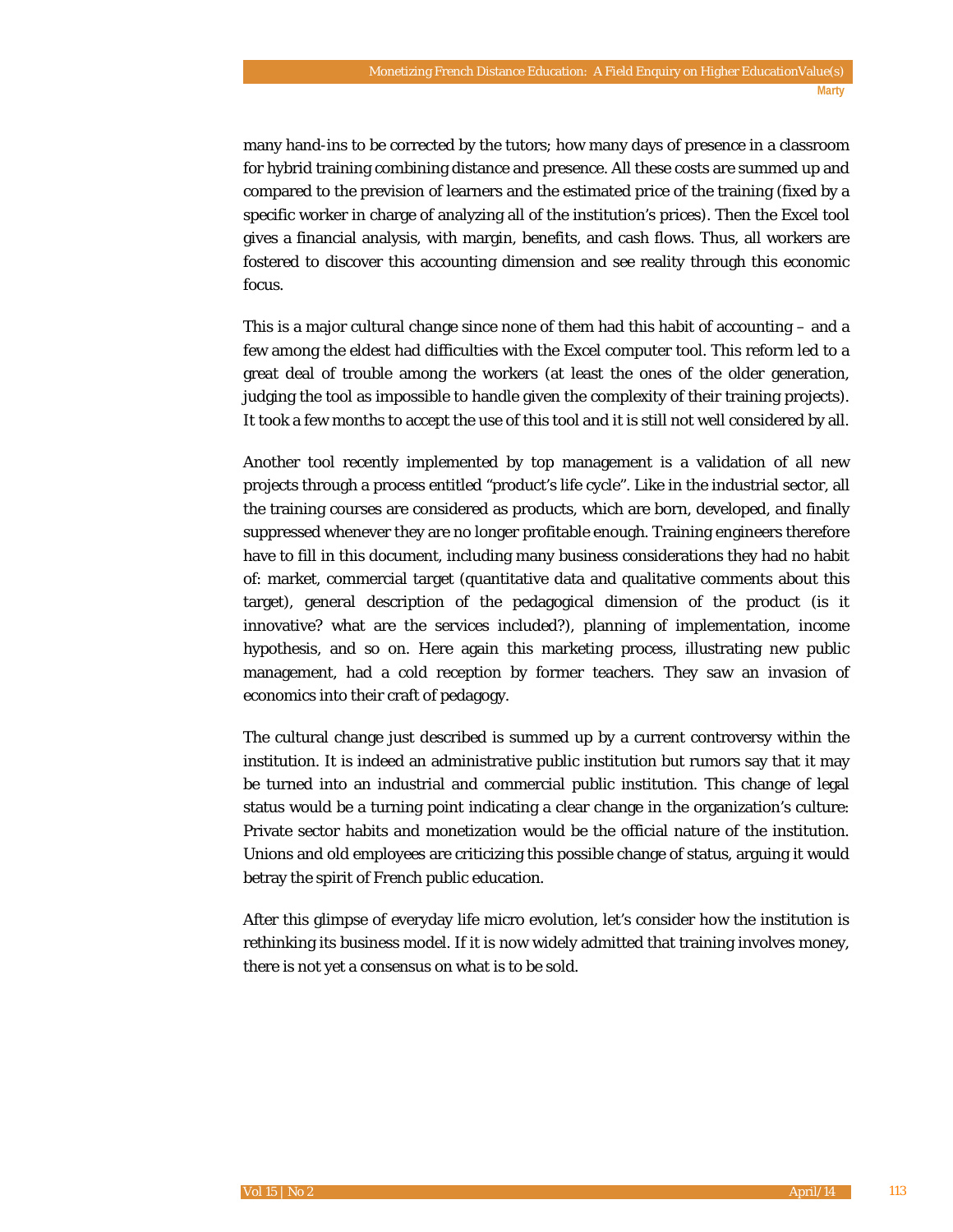#### Selling What to Whom? About Commodification of Education

## Method versus Pedagogy

Commodification of education in America has been described by Shumar (1997, 2008). In our European case we saw that it implied a few business tools to estimate the economic value of a specific training course in order to be profitable on the market. For both there is common evidence: Education is a product that can be sold.

At the institution I studied, however, there is still a debate about what is to be sold. In an interview, the general director of training declared that content was no longer the core of the institution's business model. Delivering a document (either paper or online), mere reading material or a video, is not the main added value of the training. It is the job of publishers to edit such content and sell it in the market. What I would call "method"[2,](#page-7-0) that is to say courses' content, is what is traditionally seen by the consumer as the materialization of knowledge. Method is the result of the learning process, what has been learnt. However, the general director of training puts forward another item as more important: pedagogy.

Pedagogy<sup>[3](#page-7-1)</sup> is a set of services provided by teachers to the learner. They orientate before any engagement in a curriculum (by phone), they help in case of difficulties in the course (through an online forum), they correct mistakes (on the hand-ins), they recognize the learning process (through marks and a certificate delivered by the institution), they give pieces of advice about future orientation (for any other training).

This economy of service that would replace the industrial production of content, according to the training general director, is however not clearly defined. There are debates about how it should be sold: free content and extra services bought one by one by the learner? Content plus services to be paid all at once? There is, in both cases, a challenge to think of economy of knowledge independently from these two dimensions of a teacher's craft: economy of service (pedagogy) and economy of production (method).

This strategic uncertainty may be due to contenders such as  $MOOC<sup>4</sup>$  $MOOC<sup>4</sup>$  $MOOC<sup>4</sup>$  who are giving away much of their content and services, both method and pedagogy. Business models in distance education are therefore contested by universities and private institutions distributing their knowledge on the Internet. Decades old institutions have to reinvent what they sell and how they sell it to be competitive on the Internet market.

<sup>2</sup> From Ancien Greek *mathein (*to learn) and *hodos* (path): the mental path that will follow the learner, the sum of all that he will have conceived at the end of his training. <sup>3</sup> From Ancient Greek *paideia* (child) and *gogein* (to lead): it refers to a notion of

<span id="page-7-2"></span><span id="page-7-1"></span><span id="page-7-0"></span>accompaniment.<br><sup>4</sup> Massive online open courses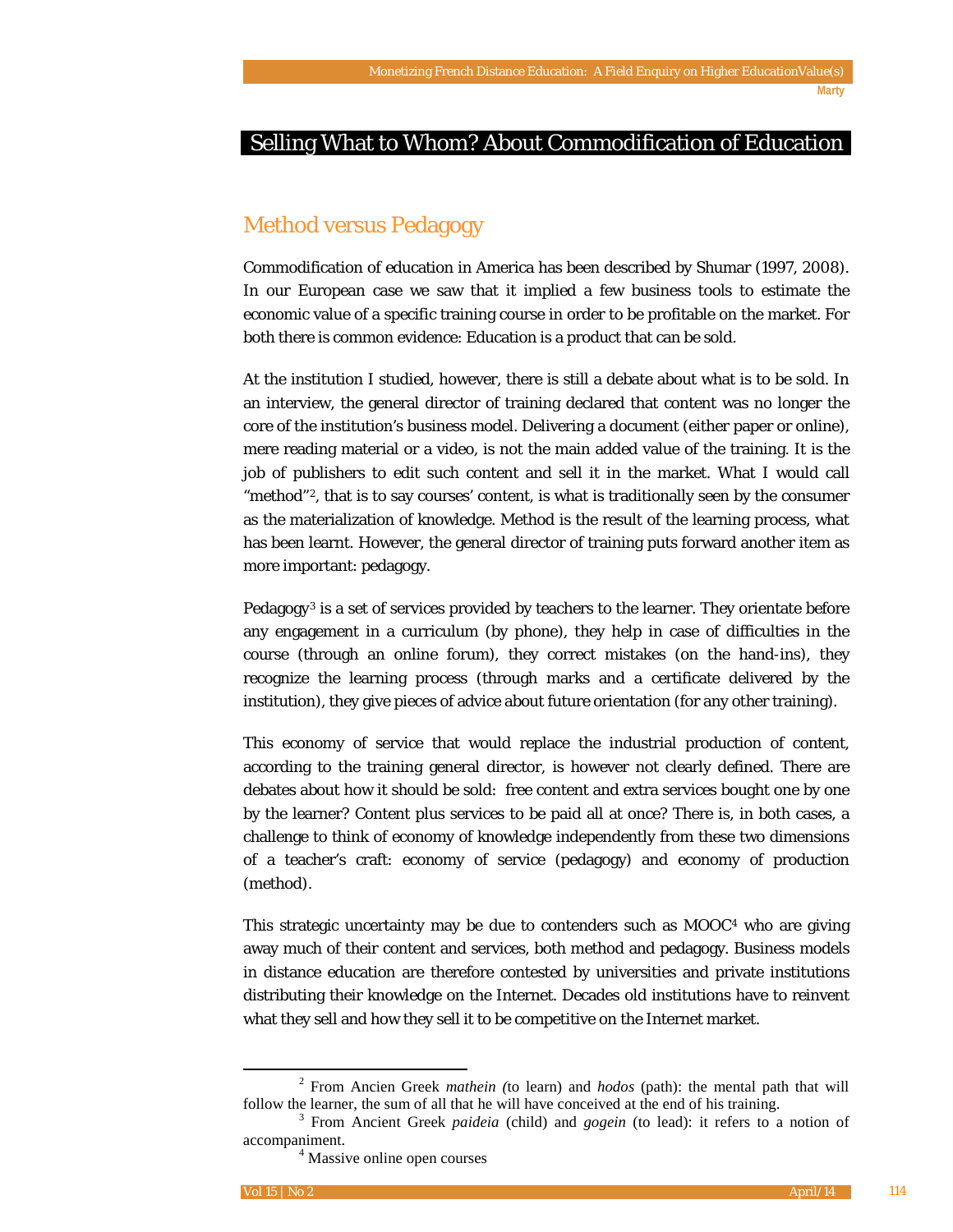## Learner's Experience

Another controversy is about the learner's experience. Influenced by experiential marketing, attention is paid to what the learner will feel and live during his/her training. A training course (or formation) is different from a mere piece of information since it is bigger (it is a complex set of information pieces) and goes deeper in the learner's mind. Learning a piece of information is an everyday process in order to solve common problems. But learning a complex set of information devices (going through a formation) is a much more important mental activity: It takes time, the learner tends to identify himself/herself with the knowledge acquired, and he/she will remember it for a longer period of time.

Therefore attention is paid to this learning experience. To amplify identification, a service of socialization has been set up. Since the experience of learning is stronger within a community, the institution set up a network tool supervised by a community manager. Learners can exchange tips and tricks about the course. They feel part of a learning team and there is both cooperation and competition. They help each other and they compete to outwit each other. There is solidarity in case of difficulty and honor amplifies the results of each and every individual learner. This service is provided for free up to now and the institution is thinking about an independent price from the training: Here again the business model is under construction.

Last, an alumni community is strengthened by a marketing tool. The institution invested in a specific website collecting learners' success stories. Testimonials from students having a double career as athlete or artist are highlighted with many images and positive comments. For example, a French surfing champion is interviewed since he did all his high school with the distance education institution, having therefore the possibility to study at hot surfing spots. Another example is a family who decided to sail all around the world, the children attending distant classes with the institution. A community manager deals with the website's forum, answering questions and orientating debates about the institution. Such marketing of training makes the learner's community more united around a few 'stars', leaders to follow. But it also allows the institution to convert prospects into clients. Indeed, the institution's online catalogue is directly linked to this website. The institution is therefore selling dreams, associating itself with rather innovative ways of life and learning experiences.

## The Professional Education Market

Selling training courses, whether it is a combination of method and pedagogy or a new learning experience, is not natural in France. I showed earlier that French national history led to thinking that education was a public good by nature. However, with adult training development and lifelong learning, France's legislation changed. The 1971 law about permanent education created a new market: professional training financed by a company's human resources department (HR).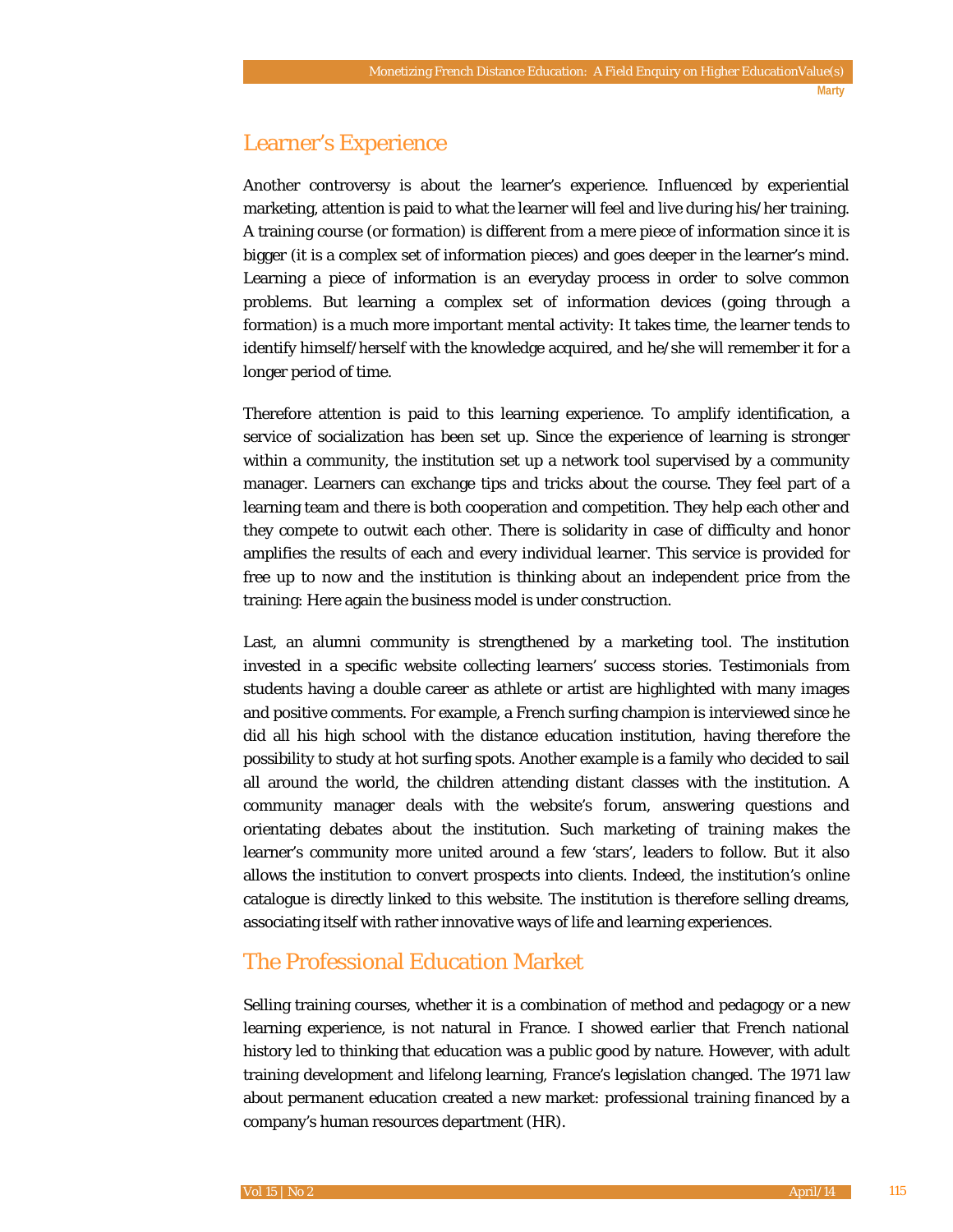This new market has been targeted by specific training organisms, but also by universities and public schools, adding new training programs to their portfolio. The institution we studied created a specific department dedicated to this professional market. This department, linked both with the commercial department and the training department, is highly representative of the commodification of education. Indeed, its main activity is to sell training to professional organizations. It is placed near the headquarters and represents modernity within the institution. Whereas most activities are scattered across eight different sites in France, this one is at the heart of the institution.

I therefore observed an institution moving from an administrative culture delivering a public good to an industrial culture selling profitable training on the market. Even if what is to be sold is not yet clearly defined, a tendency of monetization appears. Let's see what the consequences of this new strategy are. We will focus on the very notion of value and its estimation, underlying the question of money.

## A Question of Value(s)

#### Value of Training

I showed how selling specific training implied its evaluation. Within the institution, this is made with particular software that sums up all costs and benefits and makes automatically a financial analysis (margin, profitability, etc.). It is a financial approach to value: All future costs and benefits are summed up and actualized at the present moment, in order to take a decision about whether to invest or not. Monetization implies that all training programs' value can be computed with numbers, quantified and estimated throughout time. This was hard to admit for most teachers but the shift in the organization's culture and employee turnover makes it a common reality for any new worker.

I want now to add a field-based complement to this financial analysis of value. Indeed, discounting coming gains and losses to estimate present value is future-oriented and does not take into account past experience. French teachers within this institution regularly say that school and training courses are here for values transmission. That is to say that a learner going through specific training will be changed deeply, so deeply that what he or she will consider as valuable will be different.

When a client buys training, he/she discounts future gains (value of this training on the labor market for example) and losses (how much it costs, including opportunity cost, that is to say what he/she could do instead of this training) in order to determine if the price of the training is in tune with his/her personal estimation of its value. And when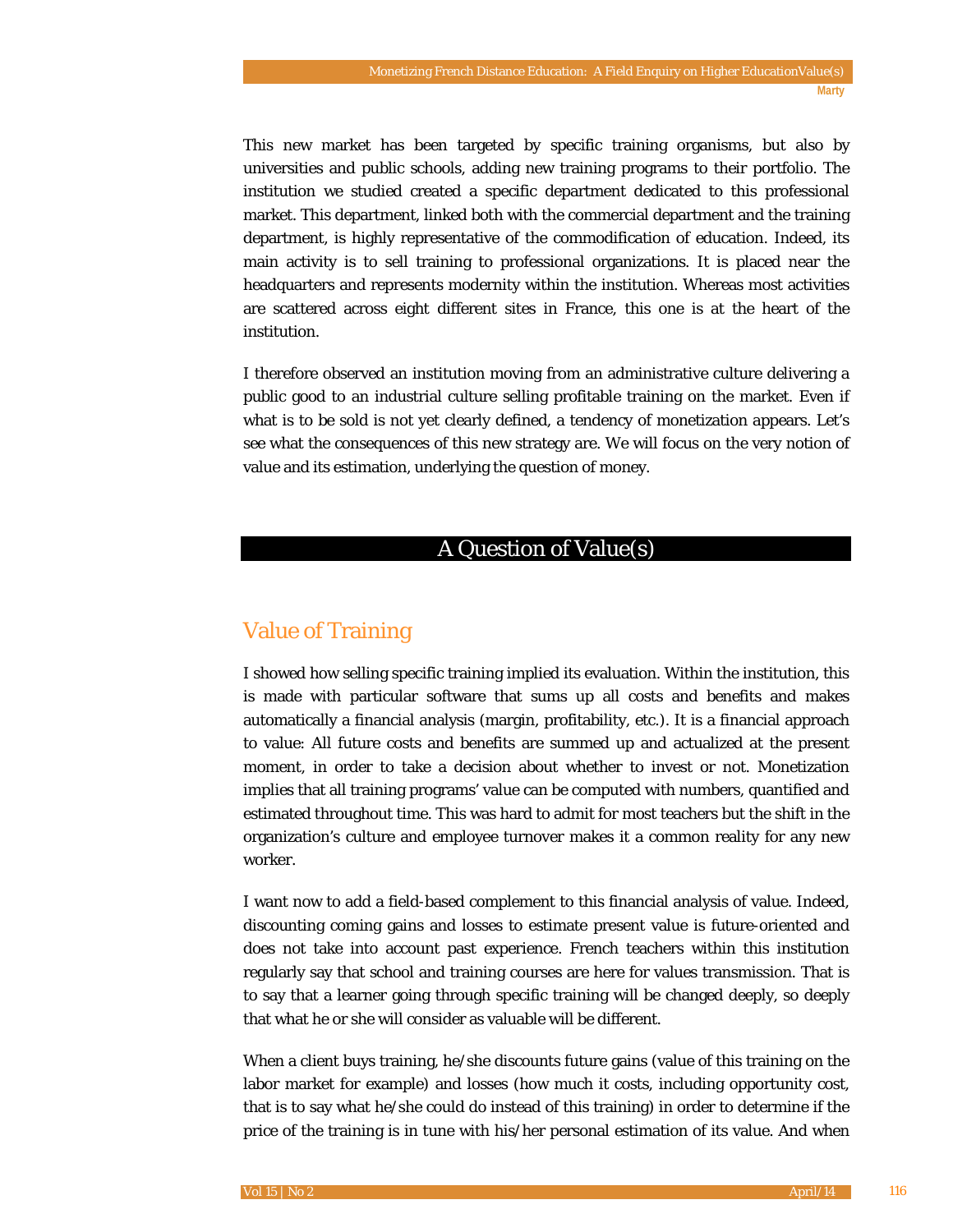the distance education institution proposes a price for the training, it takes into account what the client would be ready to pay.

But what is missed in this value estimation is the learner's change of values throughout the training. For example, having done a training program in management, he/she will be even more attracted by management than before and value therefore everything that deals with management. He/she will probably become a manager and will therefore retrospectively over-value his/her training in management. Generalizing this idea, training retrospectively increases its own value by itself: Since it implies a new valuation in the trainee's mind, it tends to legitimate itself.

The distance education institution I studied had the intuition of this estimation of value taking into account past experiences, and especially previous training courses. Indeed, a business unit manager wanted to implement a client hooking system: giving free training would hook a learner. Indeed, free training is a way to softly discover the institution and reduce the cost of uncertainty. But it is also a way to get addicted since a first training course leads to self-valuation of other training in the same field. It is an experience that values itself since it changes the learner's vision of the world.

However, if there is a quantification of future value of any training through the accounting tool, past-oriented valuation of a training device is still a qualitative approach within the institution I studied. There is monetization of the first one, not yet of the second one.

Let's move back to a broader analysis of the question of value within the institution. We saw how French distance education was embedded within a national history of state education. In the same way, the question of a specific training course's value and its monetization is embedded within the institution's values, that is to say the values of the educators' community.

#### Values of an Educative Community

I tried to show throughout this study how the worker's habits changed: new public management, money-based evaluation of training, new way of dressing and talking about learners, performance-driven organization through marketing tools and computer work, and so on. From one generation of training engineers to another, the values of the educators' community changed as I described it.

This quick evolution of the distance education institution (in about 3 years) draws a specific trajectory. It started as a public service of distance education, knowledge oriented, and moved to an almost private organization, money-driven. This quick evolution bound the group together: team-building based on a common trajectory had effects that appeared strongly when talking to the different workers. A solid collective identity around a mix of old and new values appeared, so much that there is even a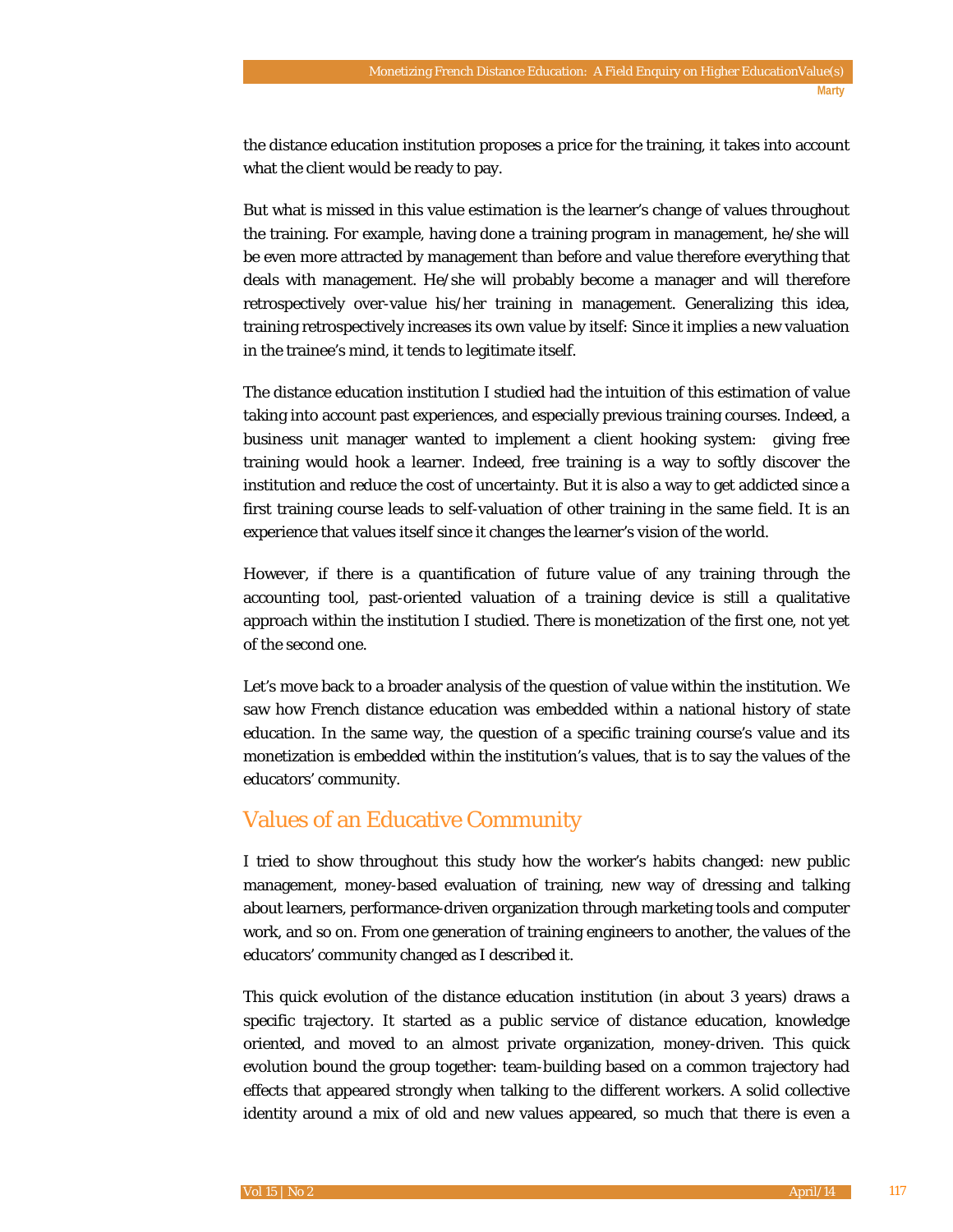specific word designating a member of this institution. This word is based on the name of the institution and makes any worker feel part of a well-integrated group.

How to describe this identity based on an institution's trajectory? When the new general director was appointed, he distributed a strategic document planning the institution's future. A new top management team was recruited and they spread this strategic plan. Middle management represented by training engineers had therefore common dreams about the future: where to go together. It was about money-based institutional and professional work. They then shared hard times together: difficult reforms of an administrative structure, repetitive changing of colleagues and managers, and so on. These strong experiences bound the group together in the difficulties endured. And finally, when looking back over one's shoulder, all of the workers have these shared experiences as common references supporting the collective identity. They value the times they shared together and their common history separating them from most of the traditional French education institutions.

Moreover I observed a process of hero-making. Indeed, in hard times, a few workers personifying the institution's values appeared: either top managers recruited to sell goods were admired for their revolutionary vision in tune with the general director's strategic orientation; or old generation training managers, representing traditional education values, were praised for their efforts to adapt to the new situation. The group under pressure built a common imagination with heroes personifying values and accomplishing acts relevant to the new strategy.

As a result, most of the workers agree on a good atmosphere within the institution. Even leavers talk about their attachment to the institution. It is a sign that a fast trajectory leads to a highly integrated community with strong shared values.

#### Conclusion: Retrospective and Prospective

To sum up, the fieldwork in a major French distance education institution led to an education sciences analysis. I tried to show how state controlled education in France gave birth to a specific distance education organization about 70 years ago. This institution recently moved towards new public management, with a high turnover and many mutations in daily work in order to optimize production. Among these changes, I focused on monetization of training. This led to a description of training marketing, training accounting, and current debates about the institution's business model. If there is still hesitation about whether to sell courses' content or pedagogy services, it is agreed that the learner's experience of the training is central.

Last, I tried to analyze the notion of value underlying this monetization process: both the computation of any training program's value (future or past oriented) and the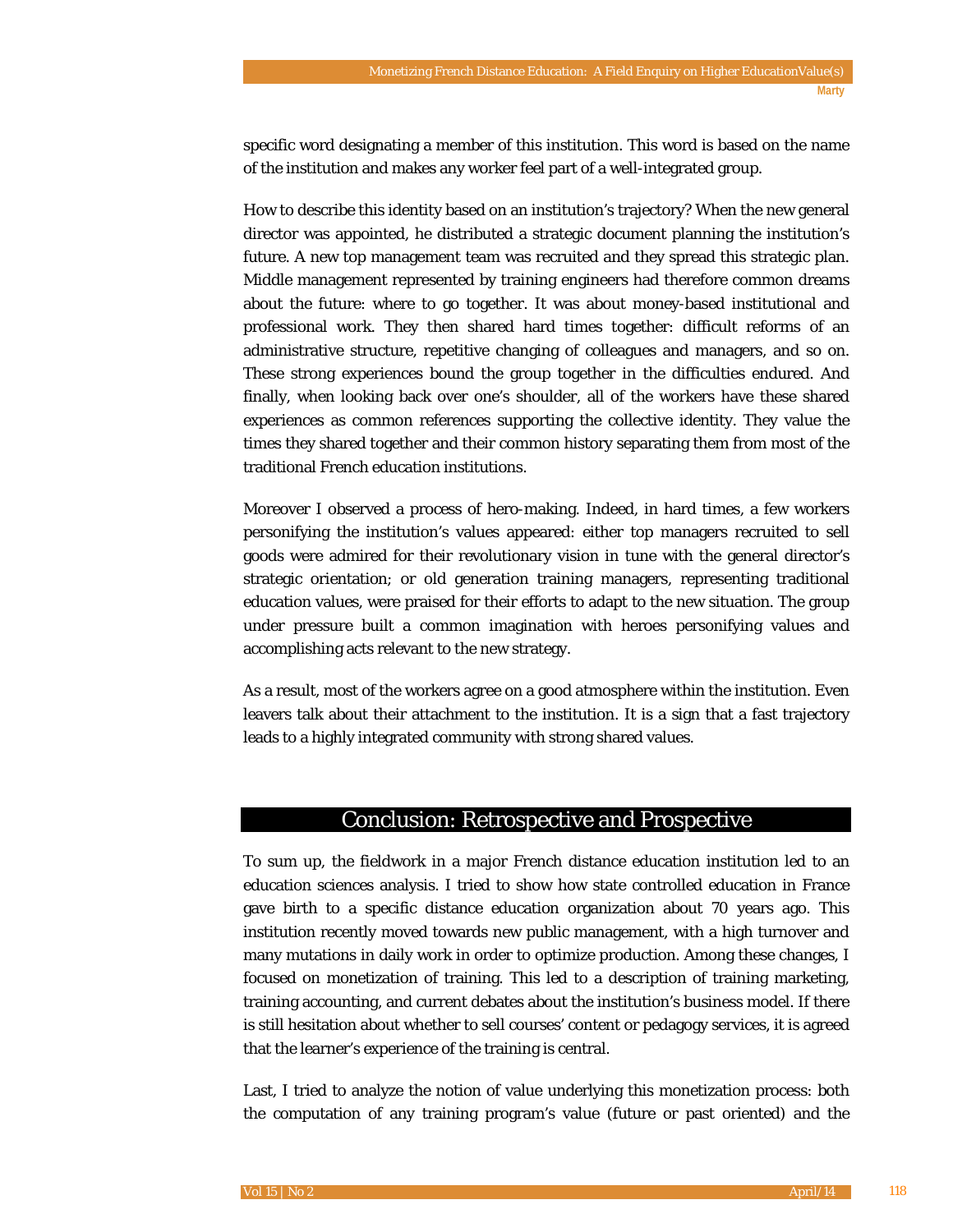change in the institution's values. Indeed, this rapid evolution of the institution bound the group together around a few important experiences and valued corporate heroes.

A prospective could be the institution's stabilization now that it has been so rapidly and deeply moved. Such a possible stabilization in its new identity (selling training defined as private goods to be monetized on the market) could lead to a slower development in the same direction, supported by collective memory of this unique trajectory I described.

More generally and from a long term perspective, we can situate this monetization of French distance education within two contradictory trends of, on the one hand, free open online education and, on the other hand, privatization of teaching – implying commodification by a common measure of knowledge's value. By focusing on a microscopic case, we can describe precisely a macroscopic shift in education, shaping tomorrow's learning landscape.